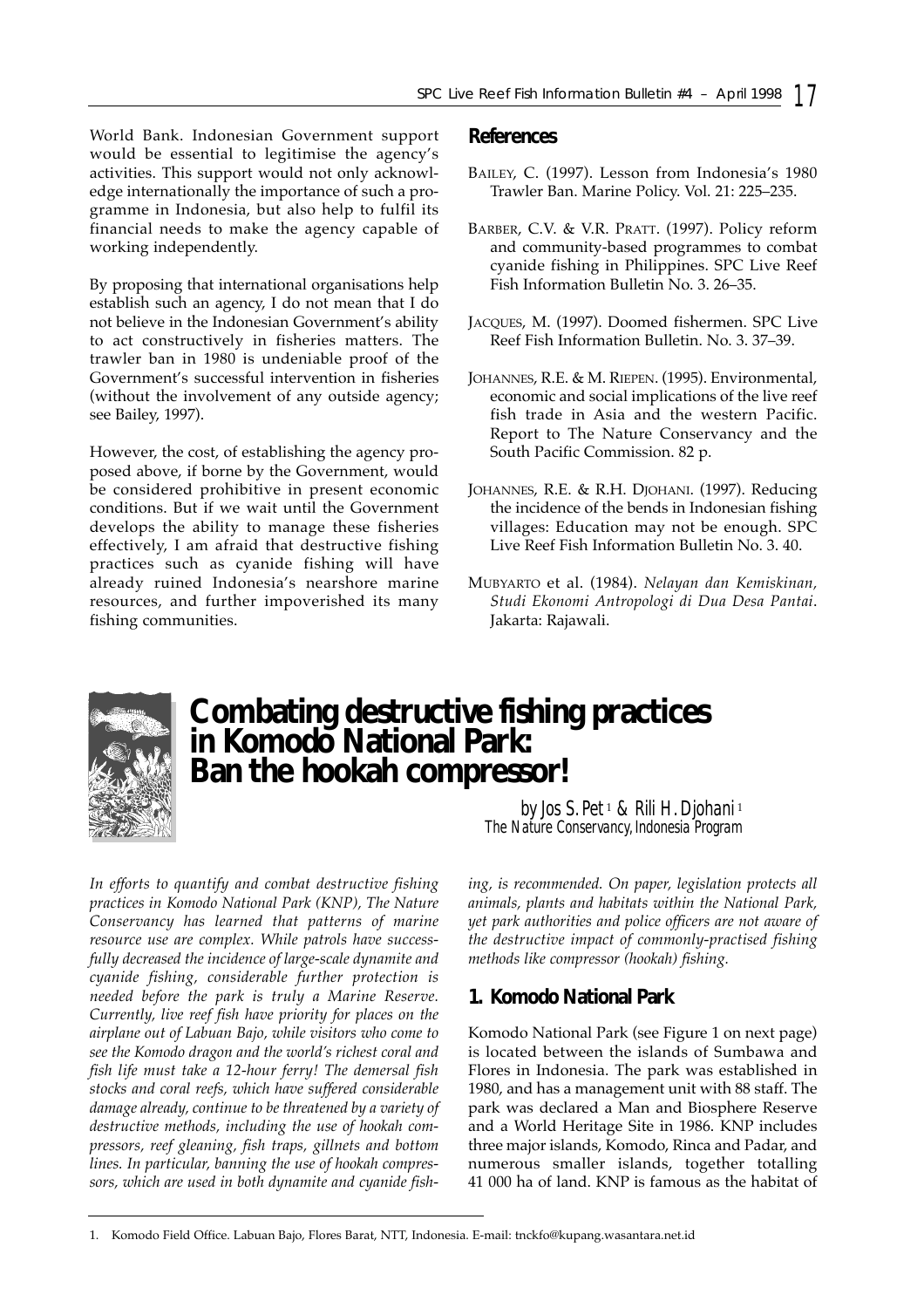

**Figure 1: Komodo National Park (KNP)**

the Komodo dragon, *Varanus komodoensis*, but it is also one of the richest areas for coral biodiversity in Indonesia, and has one of the richest fish faunas in the world with an estimated 1000 species. The park contains 132 000 ha of marine waters, with a high diversity of habitats including coral reefs, rocky shores, sea grass beds, sandy bays and mangroves.

There are presently some 2300 inhabitants living within the park, spread out over three settlements (Komodo, Rinca and Kerora). An estimated 15 000 people live in fishing villages directly surrounding the park. Park inhabitants mainly derive their income from a pelagic lift net ('bagan') fishery (95% of their yield comes from this gear type) which is targeting squid and small schooling pelagic fish.

Additional income and food is derived from 'meting', a method whereby corals are destroyed in search of marine invertebrates. This method includes practices ranging from walking and searching with a stick on the reef flats at low tide, to diving with compressors or dive tanks, using steel bars to break the corals. In our experience, all of these methods are quite destructive. In its simplest version, 'meting' results in the trampling of live corals and other organisms and the breaking of corals with sticks and other tools in search of a variety of invertebrates (abalone has been the prime target in recent years). The reef flats are cleaned out and coral rubble remains.

Non-inhabitant fishermen use pelagic lift nets and a variety of other gear types in KNP waters. Although the pelagic lift net forms the most important gear type in KNP in terms of yield, other fishing methods form a major threat to the Park's marine resources. Destructive fishing practices such as dynamite and cyanide fishing (with the use of hookah compressors), reef gleaning and local overfishing destroy both the habitat and the targeted resource itself (fish and invertebrate stocks).

#### **2. A management plan for the marine component of Komodo National Park**

Upon request from the Ministry of Forestry, The Nature Conservancy (TNC) is assisting the National Park's authority with the management of the marine component of the park. In October 1996, a draft management plan was completed for the marine component of KNP. The objective of the park management is 'To protect the demersal and sedentary marine life forms of Komodo National Park, their ecosystems and their habitats, and to maintain the natural population and community structures of these life forms'. Key modules in the management plan are:

- I. Designation of a marine park zonation plan and specification of regulations.
- II. Implementation of a cross-sectoral enforcement programme with park authorities, police,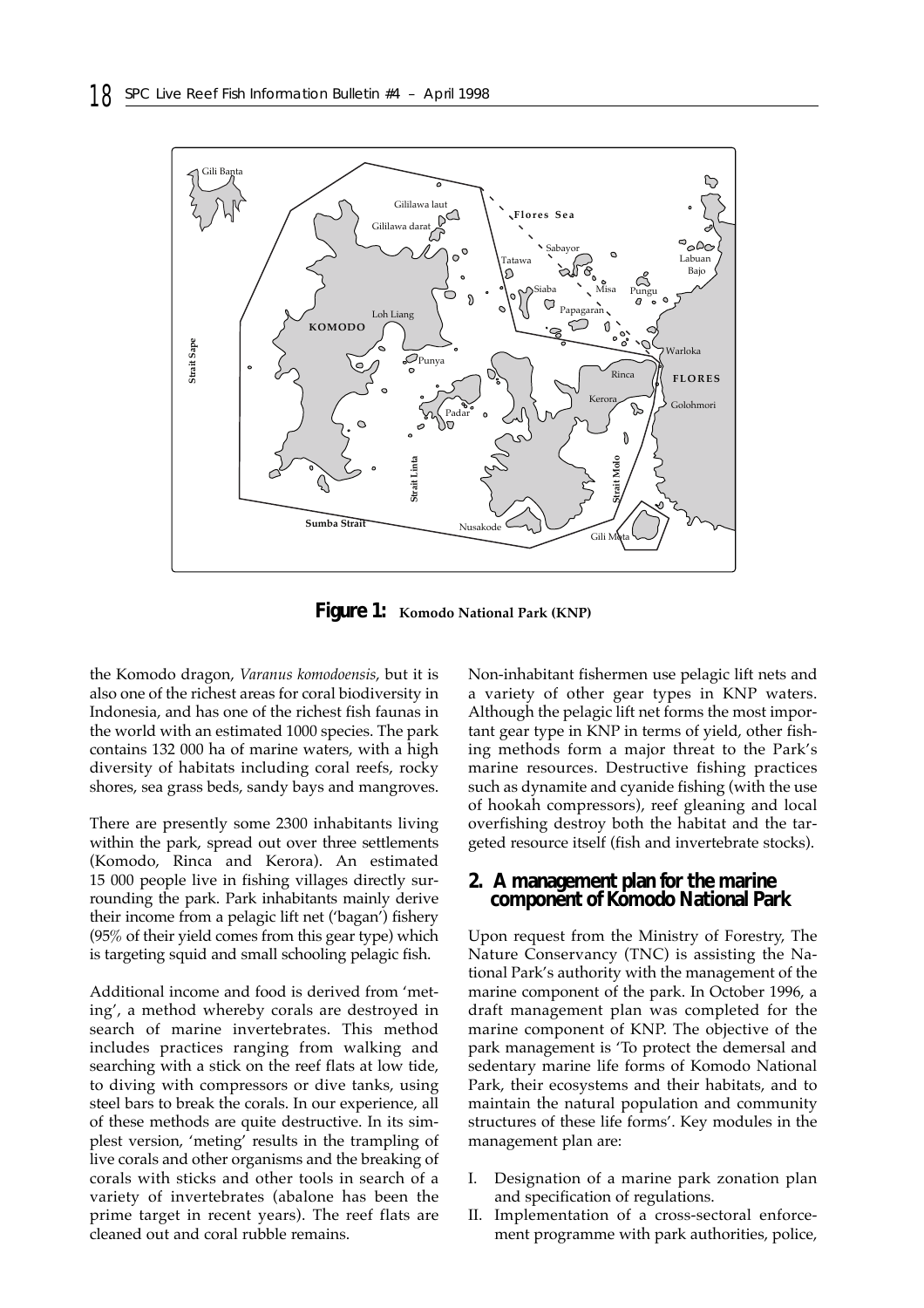

 $64$  means 64% of hard coral is dead

**Figure 2: Results of coral reef monitoring, 1996**

army, fisheries service, local government and communities.

- III. Involvement of local communities through: (1) community awareness programmes, (2) participatory planning, and (3) establishment of a local NGO.
- IV. Building of partnerships with private enterprise to develop alternative livelihoods in a variety of compatible enterprises such as: ecotourism, mariculture and fisheries for large coastal pelagic species.
- V. Implementation of an environmental mooring buoy programme to prevent anchor damage from boats bringing tourists to popular snorkelling and diving sites.
- VI. Implementation of a comprehensive monitoring and research programme to evaluate management measures and suggest the most desirable and effective interventions. The monitoring and research programme includes the following sub-modules:
	- a. monitoring of the status of the coral reefs,
	- b. monitoring of the status of commerciallytargeted fish populations and their spawning aggregation sites,
	- c. monitoring of fisheries resource utilisation patterns,
	- d. applied research and monitoring of the sus-

tainability of proposed compatible enterprises (alternative livelihoods), and

e. applied research and monitoring of the effectiveness of different methods to enhance coral reef rehabilitation.

The present paper focuses on the results from monitoring programmes and on the need for effective law enforcement. This focus does not imply that other programme modules are less important, on the contrary, it is our strong belief that the park management will only achieve their goals by implementing a comprehensive programme in which community involvement and alternative livelihood strategies are very important modules. These other two modules will therefore be discussed in separate papers.

### **3. Present status of the resource and patterns in resource utilisation**

## *3.1 The coral reefs*

The coral reef monitoring programme covers 185 sites, which are all surveyed every two years and at three different depths. Averages over 25 square mile areas of the park are used to estimate the overall status of the coral reefs (Figure 2).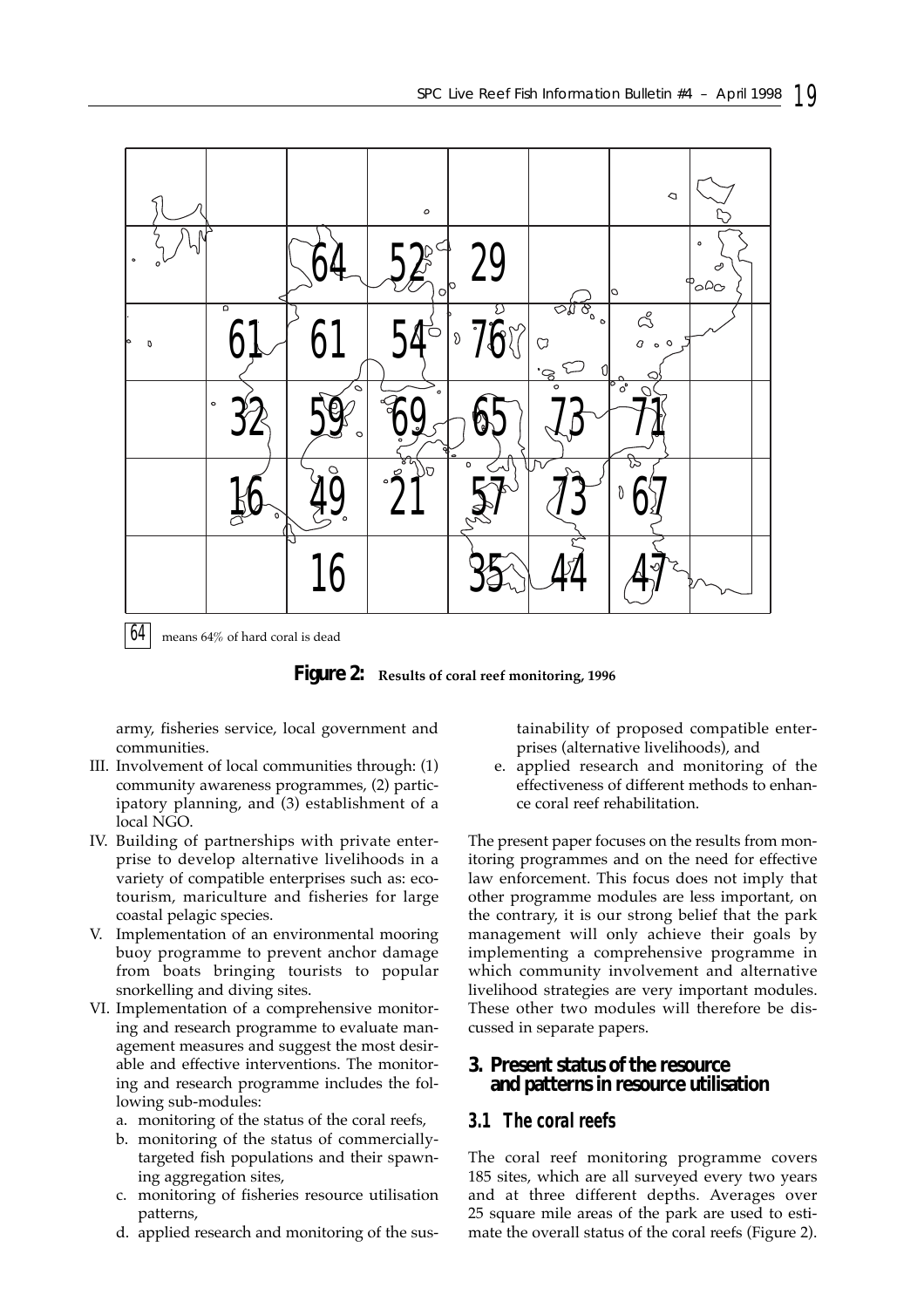

**Figure 3: Results of resource utilisation monitoring, 1997**

Results of the 1996 monitoring round show that serious damage has occurred in most areas inside and outside the park. The most heavily affected areas inside the park are found in areas bordering the buffer zone in the north-eastern region of the park, namely the reefs off north-east Komodo, north Padar and north and east Rinca. In all these areas 65 per cent or more of the hard coral was dead in 1996. The least damage (less than 45% mortality) occurs in the south-western and southern areas of the park, with some healthy (hard coral) reefs found especially in the south Komodo and south Padar regions. A few locations in the far north-east of Komodo also remain in good condition. The amount of damage generally increases from south to north and from west to east. Most fishing communities have their settlements on the north-eastern side of the park, except for Sape which is on the west side of the park.

#### *3.2 Fish spawning aggregation sites*

By monitoring the size frequencies of a number of commercially-targeted fish species on a number of known aggregation sites, it will be possible to evaluate developments in the fish populations in a cost-effective manner. By identifying mass spawning sites for important fish species it will be possible to select areas which need special protection. A number of aggregation and spawning sites have been positively identified in the north-eastern and south-eastern areas of Komodo. Spawning aggregations of four species of grouper and of Napoleon wrasse were observed to occur in these areas around the month of October. The sites contain concentrations of these species during all months of the year. Many more fish spawning aggregation sites are thought to exist within the borders of Komodo National Park, and additional site surveys will be conducted in October 1998.

#### *3.3 Patterns in marine resource utilisation*

A routine patrolling and enforcement programme started on 28 May 1996, with the intention to have two-day patrols covering the entire park area on a weekly basis, and to investigate all capture fisheries activities encountered. The number of incidents of dynamite and cyanide fishing dropped significantly during the first period of intensive patrolling. A reduction of more than 75 per cent was recorded for dynamite incidents, and several arrests were made of fishermen using destructive fishing methods in and around the park.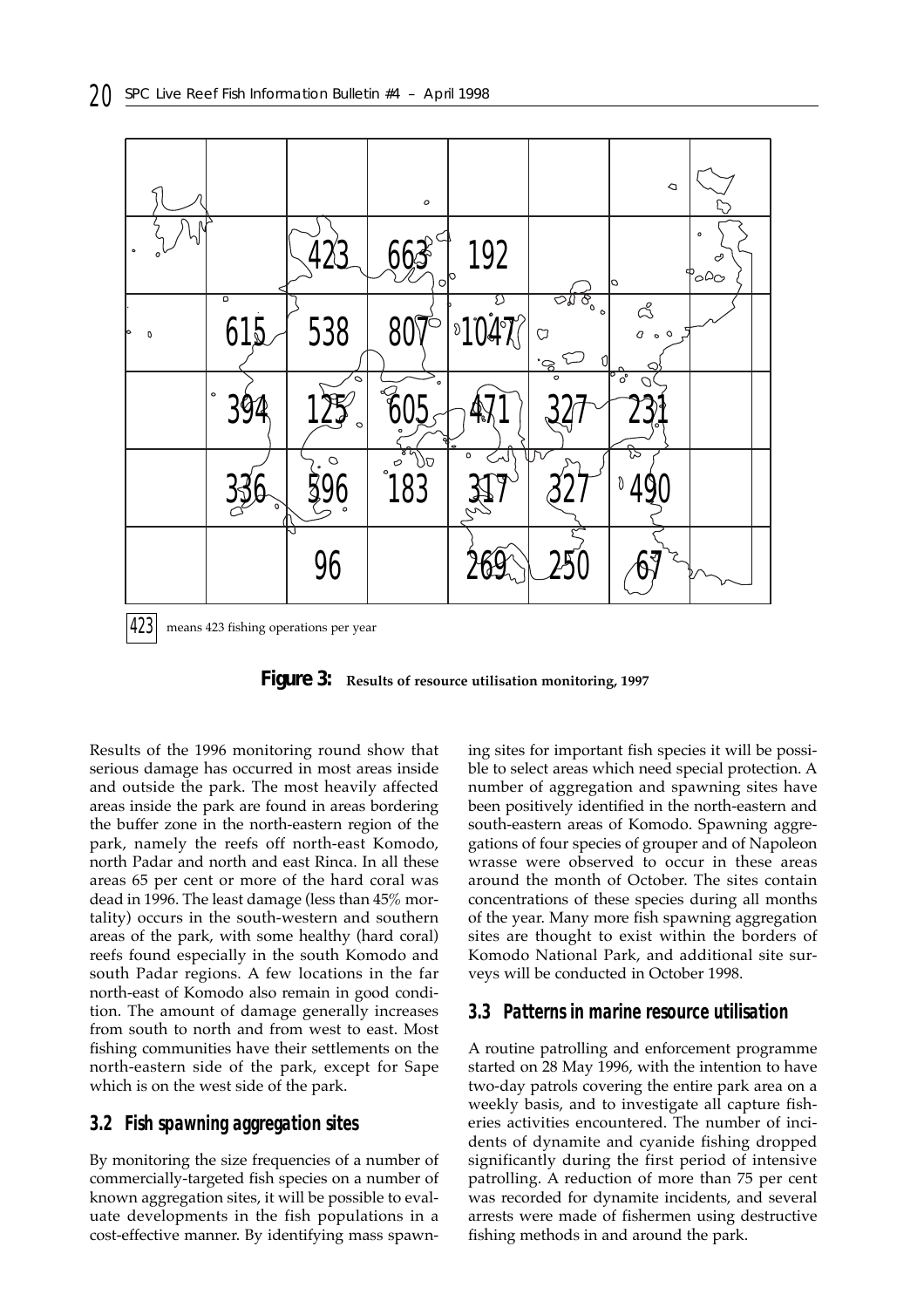

**Figure 4: Coral mortality versus total non-bagan fishing effort**

Members of the enforcement team have been trained to record data on resource utilisation patterns during routine patrols in the KNP area. This data includes number, type and origin of fishing crafts, their catches and their distribution in space and time. Each non-bagan (non lift-net) fishing vessel or fishing group encountered during the routine patrols is investigated. Bagan are excluded, since they form a separate type of pelagic fishery which is not considered a threat to the demersal and sedentary marine resources of Komodo National Park. Bagan boats are investigated when they engage in non-bagan activities.

The objective of this monitoring programme is to determine who is doing what, where and when in the park. The database on resource utilisation patterns shows park managers which community groups are involved in which fishing activities, where they fish, and when they fish.

Over time this data will also show any changes in the behaviour of fishermen due to management measures, and it will indicate which groups of fishermen or areas in the park may need extra attention.

Non-bagan fishing effort in the park ranges from less than 300 boats per 25 square miles per year in

the south to more than 1000 boats per 25 square miles per year off the coast of north-east Komodo (Figure 3). The area with the highest fishing effort is also the area with the highest coral mortality.

Areas with low coral mortality are typically those areas where fishing effort is low (Figure 4), although high coral mortality is also found in a few areas where fishing effort is relatively low. There are no areas where fishing effort is high and coral mortality low. It is also clear that fishing effort is relatively high in areas where fish spawning aggregation sites are located, and fishing therefore forms a direct threat to the fish species aggregating at these sites.

Communities in the park, the villages of Komodo, Rinca and Kerora, represent only 21 per cent of the non-bagan fishing effort in the park. Communities directly surrounding the park (Mesa, Papagarang, Labuan Bajo and Warloka) represent 36 per cent, communities from Sape (east Sumbawa) represent 29 per cent. Outsiders from further away represent 14 per cent of the effort. Fishermen from Komodo and Rinca are involved in reef gleaning (see Figure 5 on next page), those from outside the park mainly in bottom hook-and-line fishing, gillnetting, compressor and 'bubu' trap fishing.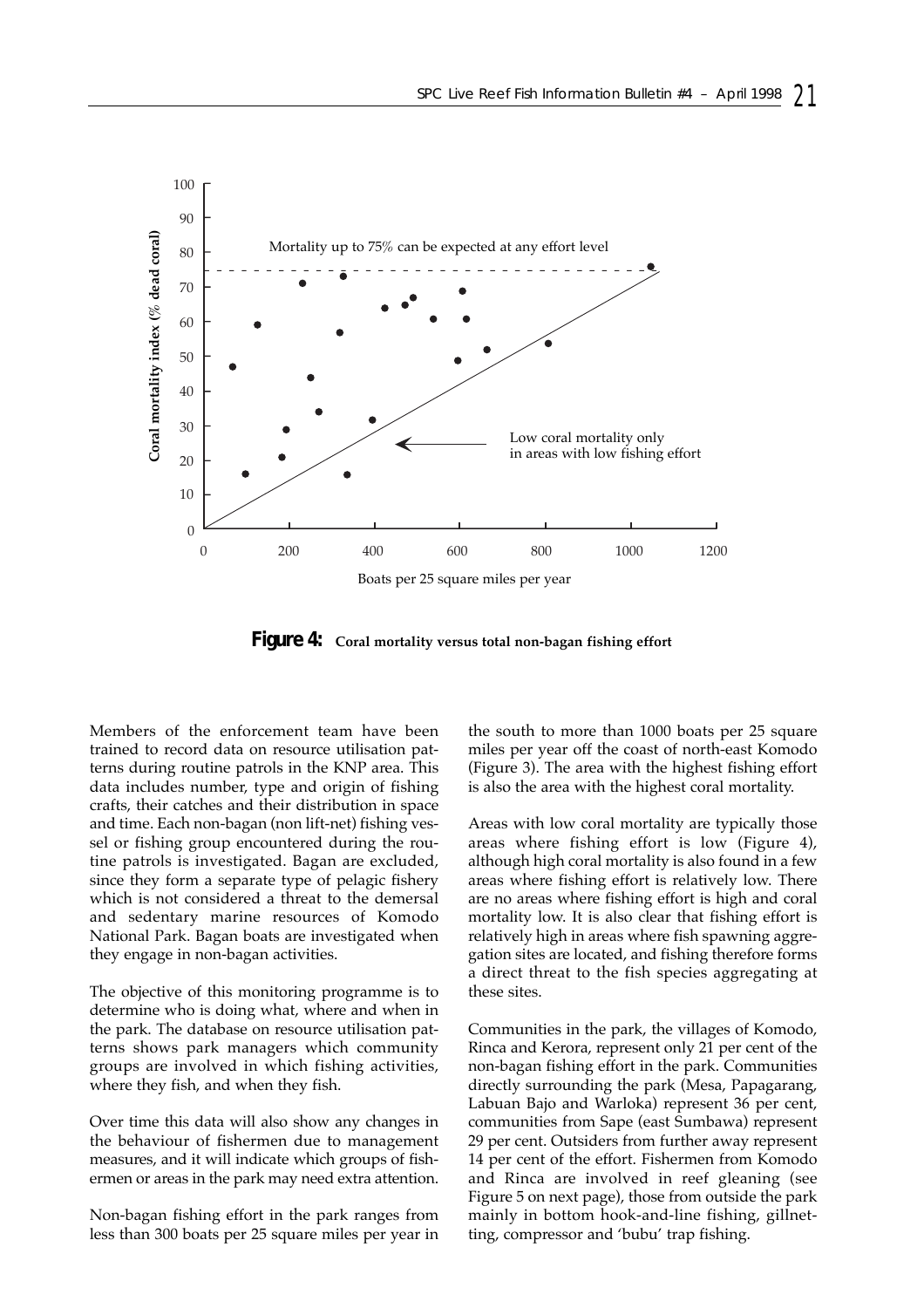

**Figure 5: Non-bagan fishing effort per gear type and origin**

Unit: number of fishing boat trips per year in KNP **Unit: number of fishing boat trips per year in KNP**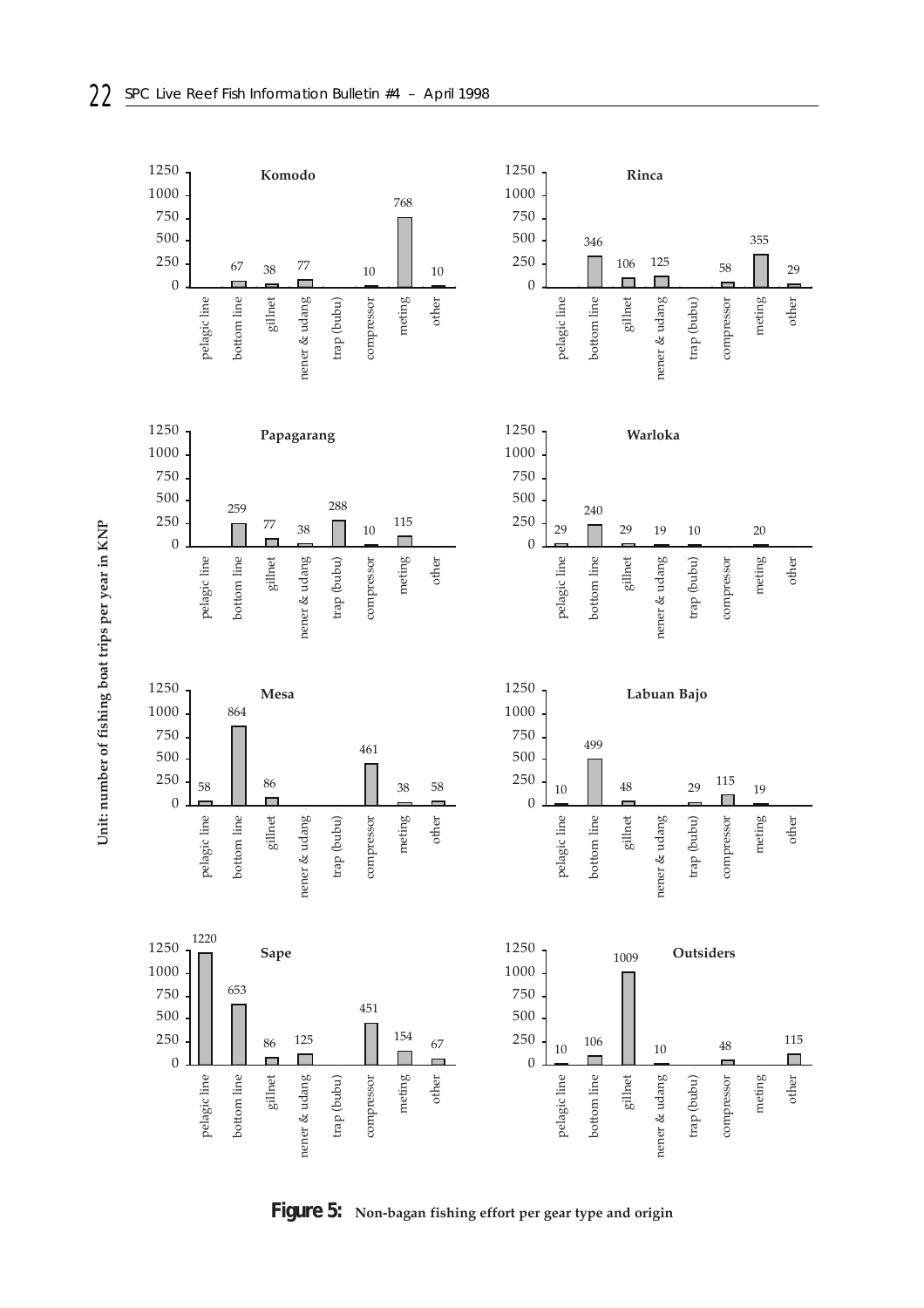

### **Figure 6**

**Yield categories per gear type for compressor fishing and 'meting', in KNP, 1997**

Most gear types yield single products except for 'compressor' (hookah) and 'meting' (Figure 6). The latter two gear types typically yield a widely varied catch, ranging from live fish and lobster (often caught with cyanide) to sea cucumber, shellfish (mostly abalone and pearl oyster), coral and seaweed. These two gear types or methods form major threats to the marine ecosystem of Komodo National Park. It should be noted here that dynamite and cyanide fishermen (at least the larger operations) always involve the use of compressors.

Non-destructive and low-impact methods such as pelagic hook-and-line together account for only 18 per cent of the non-bagan catch, whereas the highly destructive methods of 'meting', compressor fishing, trap fishing and 'other methods' (including bomb and cyanide fishing) together account for 34 per cent of the total non-bagan effort. The most common gear types used in the park, are bottom hook-and-line and gillnets. These gear types together account for 48 per cent of total effort in the park, and are direct threats to sedentary fish stocks in the park, especially when they are used in areas where fish are aggregating to spawn. Large amounts of spilled nylon fishing line were encountered at fish spawning aggregation sites, and certain species like square tail coral trout (*Plectropomus aerolatus*), which aggregate on shallow coral reefs, have been decimated on these sites.

The non-bagan yields represent only a small percentage in terms of weight of the total yield (bagan + non-bagan) harvested by inhabitants plus noninhabitants. It is estimated that around 1000 t of fish, lobster, shrimp, pearl oyster and abalone were harvested from Komodo National Park (by all users

combined) in 1997, whereas the yield from bagan was an order of magnitude greater. The exact figure for the total bagan yield from National Park waters is unknown. For park inhabitant alone, non-bagan yields represent only five per cent in terms of weight of the total yield (bagan + non-bagan). Fishermen from Komodo comment that non-bagan activities are disproportionately important to them, however, since the bagan fishery is exploited by middlemen who leave very little of the profits for local fishermen. Freeing the fishermen from the claws of these middlemen, and helping them to gain higher profits from their bagan activities may be an important strategy to keep them from destroying the reefs.

# *4. Destructive fishing methods and law enforcement*

Although the frequency of dynamite fishing in the park has been low during recent years, destructive fishing practices and local overfishing remain a constant threat to the Park's sedentary marine ecosystems. We can not really speak of a 'Marine Reserve' when harvesting, and destruction of marine life is occurring at the present rate in Komodo National Park. We have a long way to go before the KNP waters will be a marine reserve where all living creatures and their habitats are fully protected. The local Fisheries Service, for example, feels that the KNP waters are fishing grounds where yields have to be maximised. Park managers, however, comment that legislation is already in place to protect all animals, plants and their habitats within National Parks in Indonesia. Enforcement of this legislation, however, has not been implemented. Supporting materials from outside sources would help to convince the park authorities of the need of a ban on hookah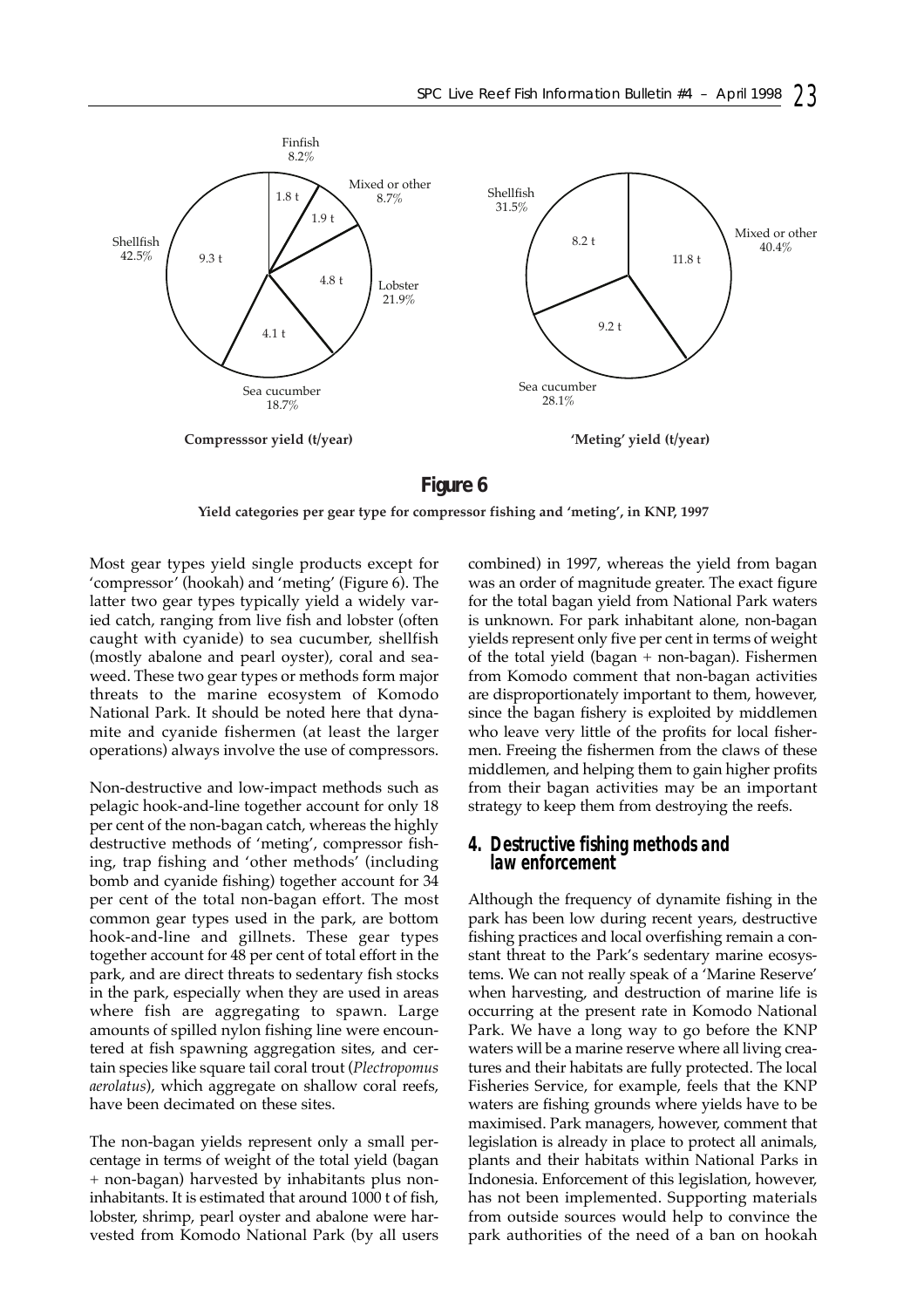compressors. The protection of the marine environment in KNP has to be taken seriously, and the following phases of increasingly strict law enforcement need to be implemented:

- I. Remove all large-scale dynamite and cyanide fisheries from within the Park's borders. Large-scale dynamite operations work with big boats and dive crews in canoes with hookah compressors. Large-scale cyanide operations consist of motherships with several work-boats with hookah compressors.
- II. Combat large-scale dynamite and cyanide fishing in the buffer zone (north-east of KNP) and further outside the park.
- III. Remove small-scale dynamite and cyanide fisheries (with compressors in small boats) from within the Park's borders.
- IV. Combat small-scale dynamite and cyanide fishing in the buffer zone and other areas directly adjacent to the park.
- V. Prohibit key destructive gear types from within the Park's borders. The most urgent need here is to ban the hookah compressor.
- VI. Close the park for demersal gear types like gillnets and bottom hook-and-line. Only by banning the widespread use of gillnets and bottom hook-and-line from the park, starting with a closure of fish-spawning aggregation sites, can sedentary fish stocks truly be protected. Exceptions will have to be made for park inhabitants.
- VII. Establish multiple-use zones near settlements in the park, where inhabitant fishermen have exclusive fishing rights to use demersal gear types. The park waters should remain open for pelagic fisheries, preferably with exclusive fishing rights for park inhabitants and neighbouring communities.

In the section below, the different phases are discussed, and examples are given to highlight the specific problems which are encountered while trying to achieve the goals.

#### *I. Remove large-scale dynamite and cyanide fisheries from KNP waters*

The first objective is the most easy to achieve once a routine patrolling programme has been installed. Large-scale operations, run by outside fishermen, are simple to identify and have in fact been reduced by more than 80 per cent from Komodo National Park. Serious confrontations took place, especially in 1996. After that, the message had become clear and such operations became rare inside the park. Live-aboard recreational dive vessels still occasionally report bombing in remote corners of the park, and these are sometimes larger operations. If reports come in time, a patrol can be

sent out and the bombers can usually be arrested. Large-scale cyanide fishing for aquarium fish is still occasionally encountered, and is difficult to prosecute. Boats from east Java have been chased out of the park on various occasions, but police and park wardens seemed unwilling to make arrests, supposedly since ex-military personnel are present on these boats. *[See Adhuri, p. 12 of this issue, for similar problems elsewhere in Indonesia—Ed*.*]*

Example from one recent occasion: Our monitoring crew reports two large boats (15 and 20 GT) inside the park, off north-east Komodo. Judging by their design, these boats are from Banyuwangi or Madura (east Java), and they are using hookah compressors, probably fishing for aquarium fish with cyanide. We receive the report at 3 p.m., immediately inform the park authorities and the police and are told to keep one speedboat standing by. We suggest sending two speed boats immediately. The next morning, the KNP authorities and the police send some people to go out after the cyanide boat, using one of our speedboats. The enforcement team reports later that they found the cyanide boats that morning. They were from Banyuwangi and they were fishing with cyanide for aquarium fish. One man is arrested and our speedboat driver finds some eight to 10 litres of cyanide solution, which is taken in as evidence. One person is arrested and placed in the speedboat. According to our boat driver, the police officers wanted to let the boats go right away, but the KNP staff did not agree. After that, the enforcement team orders the cyanide boats to go to Labuan Bajo immediately. They do not put any guards on the boats and they do not follow them either. Instead they go in to a park ranger station on Komodo Island to have their lunch. When they finally go to Labuan Bajo, the cyanide boats are obviously not there. The arrested person, who is still on the speedboat, is ex-Navy, and he would later be released because of 'lack of evidence'.

This is an example where competence and bonafide leadership were clearly lacking in the enforcement team. Since late-1997, TNC has hired a pensioned Chief of Police from the region, who has an excellent patrolling record and who has joined all patrols since early-1988. A successful arrest of a large-scale cyanide operation was made outside the park under the leadership of this ex-policeman.

#### *II. Combat the large-scale dynamite and cyanide fisheries in the buffer zone and other areas outside the park*

Our present strategy is to combat the large-scale destructive fisheries as soon as they enter the park buffer zone or other waters in the immediate park surroundings. The minimum objective of this strategy is to make these operations leave the area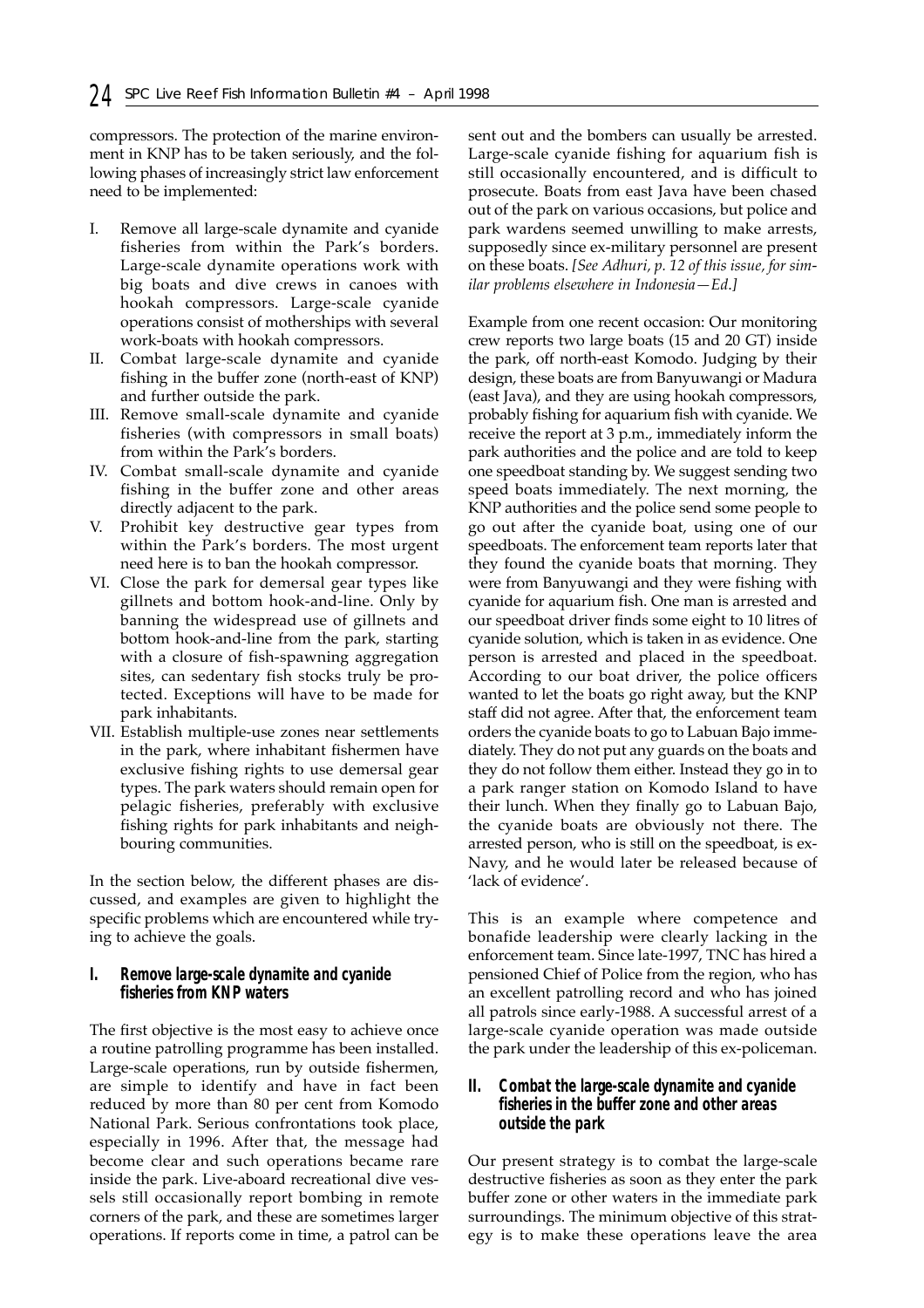before they enter the National Park, the maximum objective is to have these operations prosecuted as an example and warning to other operations. Unfortunately, National Park staff are not allowed to patrol outside the park under their present leadership, but fortunately the local police has recently obtained 'water police' status, which means they can and should react immediately to any report of illegal activity in the waters of Komodo District. In practice this means that any suspected activity outside the park can now be checked by calling the police, who will normally send two constables with us in our speedboat to investigate the activity.

In 1997, this strategy led to violent clashes with outside large-scale dynamite fishermen who tried to throw bombs in the speedboats and were answered with gun fire. Although actual arrests are difficult and dangerous, usually these boats do not return after this type of engagement. In the case of one serious clash, the crew of a dynamite boat was arrested in Maumere Hospital, on the north coast of Flores Island, where they reported in with several gunshot wounds. Fortunately nobody was killed.

Fish bombing on a larger-scale still takes place at Gili Banta, north west of Komodo, by boats from Sape (east Sumbawa). This island is too far for intervention from Labuan Bajo and belongs to the Nusa Tenggara Barat (NTB) Province, where Police from Labuan Bajo have no jurisdiction. Nothing can be done here from our side. In February 1996, Banta Island was recommended for addition to KNP and NTB provincial authorities pledged commitment to protect the Island. Nothing happened after that.

No fewer than seven large cyanide boats (fishing for aquarium fish) from Banyuwangi have been spotted working in and just outside the buffer zone, north of KNP, in December 1997. Most of them were checked by the police and cyanide was found on all occasions. Still, these boats were only chased away and not a single person was apprehended. The district Chief of Police was present when one of these boats was investigated. Most of these boats seemed to have ex-Army or ex-Navy personnel on board. We have to have our own strong leadership on the patrol boats to make sure that arrests are made.

In December 1997, four 'Hong Kong–type' metal dinghies (blue and red) with modern outboard engines, compressors and well-equipped dive crews were working around the north- western tip of Flores Island. We decided that it was most likely a cyanide operation based on a mothership, although we couldn't locate that vessel. This case was reported to the Fisheries Service, who did not react. We decided to see if we could locate the mothership, and found it a few days later (the operation had moved east, away from Labuan Bajo), with the same dinghies working nearby. Again they were diving and we suspected cyanide fishing for live reef food fish. In Labuan Bajo we reported to the police and fisheries and we went out with two speedboats.

We apprehended the mothership and five speedboats equipped with professional gear. The divers were surprised and asked us what was going on since their boss had already 'talked to the authorities'. Four of the dinghies were equipped for diving and working when we arrested them. One dinghy seemed to be on standby. The divers were using Technisub dive suits, modern regulators and well-maintained hookah compressors. All dinghies had brand new Yamaha outboard engines. Each dinghy had two divers and two helpers in the boat. We came in at very high speed to minimise their time for reaction. When we approached the speedboats, the divers were just surfacing and they threw several plastic squirt bottles in the water which we were able to recover. On all speedboats and on the mothership we found many squirt bottles with unknown contents.

The divers had caught groupers (flowery cod, *Epinephelus fuscoguttatus*); barramundi cod, *Cromileptes altivelis*; coral trout, *Plectropomus leopardus*; Napoleon wrasse, *Cheilinus undulatus*; and lobsters. One dinghy had caught 13 large flowery cod in a few hours, and from the look of this catch we suspected they were in the process of cleaning out a spawning aggregation. Each dinghy had a small reservoir build next to the live fish well, where they were mixing a solution of sea water with Sunlight soap bars and, we suspected, cyanide. We do not know what the soap is for, but we have thought of a few options:

- 1. The soap actually increases the effectiveness of the cyanide solution.
- 2. The soap increases the solubility of the cyanide.
- 3. The soap forms a white cloud underwater, showing where the solution is and facilitating manipulation.
- 4. The soap disguises the cyanide.

(If this practice has been observed elsewhere and/ or if it is known why the soap is used, we would like to hear the answer to this question.)

On the mothership we found several bottles with a solution containing white powder (but no soap). We suspected this to be cyanide. The concentration in these bottles seemed to be high since the powder was not dissolving. On the mothership there was a large box with sunlight soap bars. In total there were eight hookah compressors (four on the mothership and one in each dinghy). The mothership had a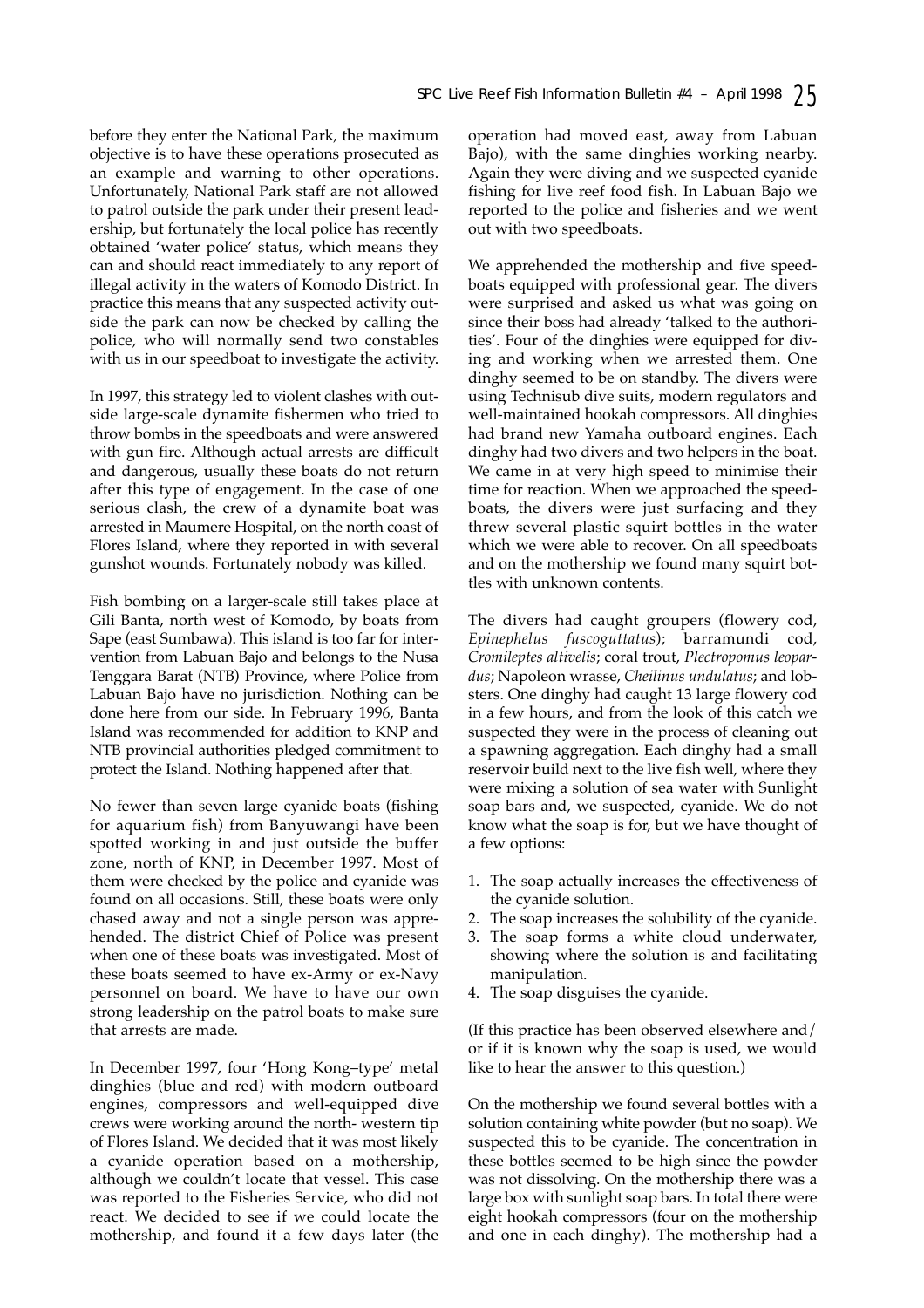large, well-maintained inboard engine and two auxiliary Yamaha outboard engines. The mothership could work with eight divers in the water and each dinghy with two divers. It was about 25 metres long and had several large, live fish wells. There were 23 crew in total, and all were brought to Labuan Bajo where they were processed by the police.

The captain showed us some letters, with signatures from the local Fisheries Service and other local government officials which would allow this boat to fish with 'hook-and-line' and 'traps'. No gear of this kind was found on any of the boats, and the letters were not official licences but 'locally-arranged papers'. The crew told us that their boss was called Arifin, from Kendari, Sulawesi, and this person would be staying at the house of Pak Haji Idris (a local live-fish trader) in Labuan Bajo. It is rumoured that the whole operation is actually financed by a Korean person who is using Arifin as a front man. We have agreed with the local head of police that we will supply travel money for one policeman to bring the evidence to the Criminal Laboratory in Jakarta.

We also obtained several bottles (which were not recorded as evidence) which we had analysed separately to enable cross-checking of results. One set of five bottles was sent to the International Marinelife Alliance (IMA) and these samples tested positive for cyanide. A second set was sent to PT Sucofindo in Jakarta, and these also tested positive with reported results for cyanide concentration:

| 'Sample 1'     | $\sim 10^6$               | $762.50 \,\mathrm{mg}/l$   |                                 |
|----------------|---------------------------|----------------------------|---------------------------------|
| 'Sample 2'     | $\therefore$              | $1251.00$ mg/l (with soap) |                                 |
| 'Sample 3'     | $\ddot{\cdot}$            | $2017.50$ mg/l             |                                 |
| 'Sample 4'     | $\mathbb{R}^{\mathbb{Z}}$ |                            | $2.30 \text{ mg}/1$ (with soap) |
| 'Sample $5'$ : |                           | $1401.00$ mg/l             |                                 |
|                |                           |                            |                                 |

'Sample 4' was filled out of the reservoir in the dinghy, into a used squirt bottle. This result suggests that the cyanide was not yet mixed in that reservoir. The low concentration was probably leftover cyanide from the used bottle.

In the meantime the local Fisheries Service has reported to its upper echelons that the arrested fishermen were just using soap to catch fish and that there was no cyanide. The boat is still being held because it didn't have all the right papers, but the rumours are that this will be 'fixed' before the trial starts. The police sent one constable to the criminal laboratory after only three weeks, and when we checked the evidence they were bringing, it was clear that 'unsoaped' cyanide solution had disappeared. Some of the 'soaped' solution was still there, and we still have hope that the manipulation of evidence has been insufficient. We fear, however, that the criminal laboratory will not find any cyanide.

We are confident, however, that our 'minimum objective' will have been achieved, and that this operation will leave the area before ever having entered the waters of Komodo National Park. The fishermen on this operation will hopefully also bring the message back home (if they do not end up in jail).

#### *III. Remove small-scale dynamite and cyanide fisheries from the park*

Although the small-scale dynamite fishery is no longer a very large threat inside the park, smallscale cyanide fishing by surrounding communities remains a major problem. Many boats from the Pulau Mesa and Sape communities are fishing with compressors inside the park, and patrol data show that they normally catch lobster and live reef fish (mostly barramundi cod). Many of the compressor fishermen are using cyanide, but this is difficult to prove. They keep their cyanide containers connected to large stones which are dropped overboard as soon as they see the patrol boat. No cyanide is found when these boats are searched, and it is picked up by the divers after the patrol has left. These type of small-scale cyanide operations can only be stopped by banning the use of hookah compressors.

Inspection of holding cages outside the park (where these boats are landing their catch) showed large numbers of Napoleon wrasse, barramundi cod, groupers and coral trout. Fishermen who were interviewed upon landing admitted the use of cyanide in front of police, Fisheries personnel, park authorities and the press, but nothing was done by the authorities. Although the trade in Napoleon wrasse is prohibited without a special licence, this means nothing in practice, since local traders, who do not have any licence, can apparently continue even after serious complaints in the press. Local government officials do not seem to have any incentives to make problems for the live reef-fish trade. (On the contrary, we are forced to conclude.) Live fish fly out of Labuan Bajo to Bali every day, and, in the small plane, take priority over tourists, who are forced to take an old ferry to Sumbawa. The supply of oxygen for these live fish transports is larger than the one that is available for SCUBAdiving emergencies.

#### *IV. Combat the small-scale dynamite and cyanide fisheries in the Park's buffer zone and in other areas surrounding the park*

Small-scale bombing and cyanide fishing is still a problem in areas just outside the park, and is very difficult to combat. Our strategy is to invest in intensive interaction with communities. Arrests are made when certain groups are becoming a clear problem.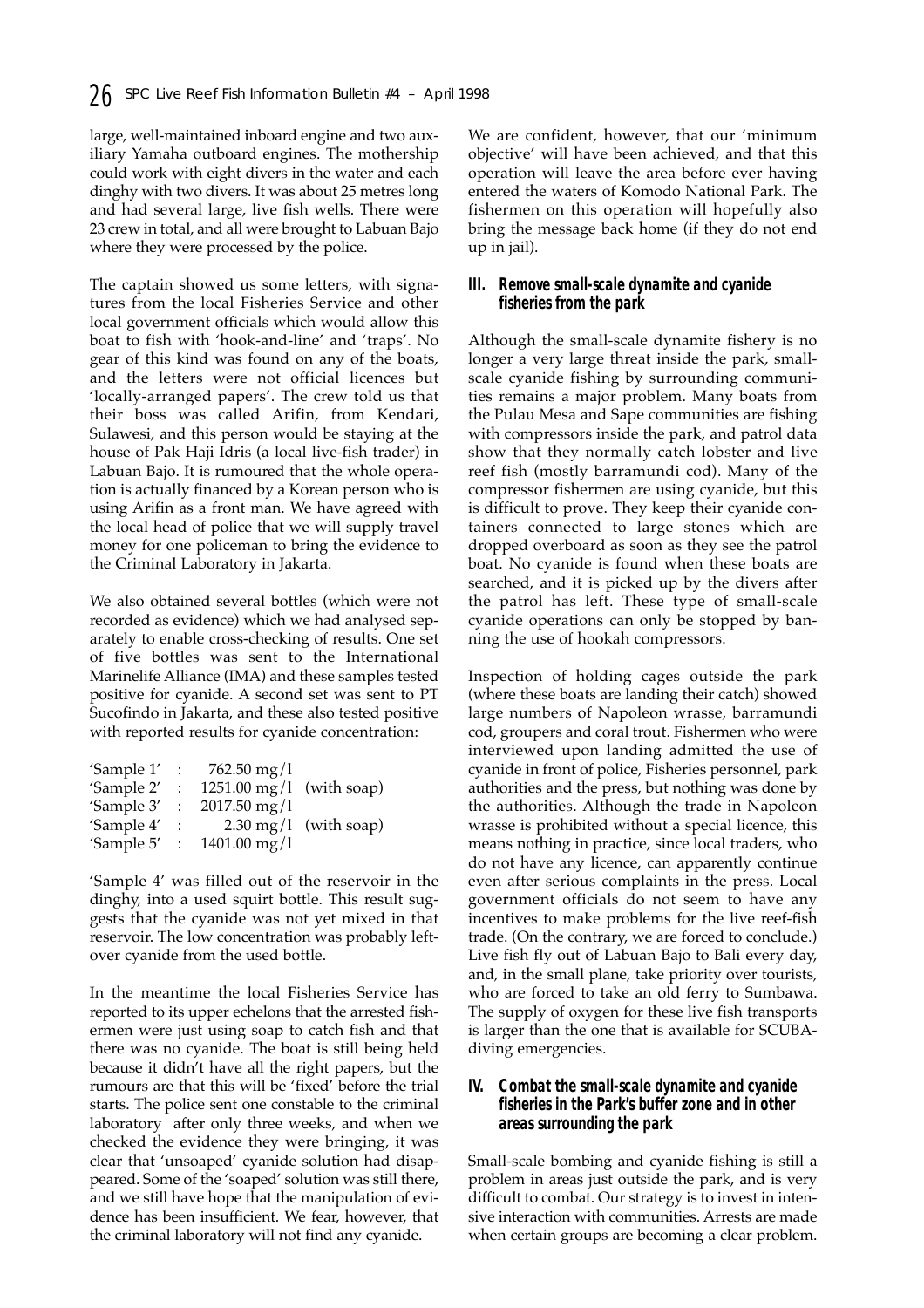But, rather than placing of criminal charges, communication is the key after arrests. We try to involve small-scale fish bombers in our community work or in alternative livelihood projects after they have been arrested. Their communities will also receive extra attention in terms of awareness programmes and surveillance. An example of combating smallscale fish bombing is described below.

In October 1997, fish bombing is suspected on reefs north of the Park's buffer zone, by boats of a style like those from Palue Island (north Flores). The boats seem to be based in the area around Labuan Bajo, since this is where they are sailing to and from. Many fishermen with boats of the 'Palue style' are camping at a beach on Bajo Island, near Labuan Bajo. Fishermen from Labuan Bajo complain that these people are bombing the reefs where they normally fish with hand lines. They report that the Palue people are selling fish from fish bombing every day at Pulau Mesa.

In November, bombing fish is observed on a reef not far from Labuan Bajo. We observe a small green boat of the Palue model. Many dead fish are floating around while that boat returns in the direction of Bajo Island near Labuan Bajo.

We find out that there is a settlement of Palue origin near Labuan Bajo in an area called 'Nangenae'. These people keep strong connections with their 'home island', work together with fish bombers from that island and are notorious dynamite fishermen themselves. This community has now become the focus of our attention, and the Police are also starting to collect information in their village.

In December, our fish monitoring team reports a dynamite fishing operation at work at Kanawa Island, north of the Park's buffer zone. A small boat of the Palue type is at work, and this boat is probably from the Nangenae settlement. We decide to organise an arrest, and go out in the company of two policemen. A successful arrest is made of a 'Palue' fisherman from Nangenae. The fisherman confesses quickly, and we confiscate around 200 kg of dynamited fish. This fishermen is roughed up a bit by the police, and made to promise he will stop this practice. Our community workers recruit the man for one of their projects, and he is now helping our efforts. Dynamite fishing by 'Palue fishermen' is presently on the decline in areas bordering the park.

#### *V. Ban the hookah compressor, the reef gleaning practices and the 'bubu' fish traps from the waters of Komodo National Park*

This is our greatest challenge, and is expected to have the greatest impact given the present situation. The compressor fishermen are fishing out the lobsters and valuable reef fish, whether it be with cyanide or not. They also decimate the valuable shellfish like pearl oysters, abalone, and giant clams, the sea cucumbers, the whip corals and many other life forms, destroying marine habitats in the process (corals are broken in search of the lobsters and shellfish). The Park's authorities are still not doing anything against these practices and the local Fisheries Service is even giving out licences to fish with compressors inside the park. Komodo National Park should not allow compressor fishing to continue in this World Heritage Site and Man and Biosphere Reserve.

### *VI. Ban the widespread use of gillnets and demersal hook-and-line by outsiders from the waters of Komodo National Park, starting with a ban on fishing at the fish spawning aggregation sites*

This will be a difficult task, and can only be achieved when there is true political will to make a marine reserve out of the waters of Komodo National Park. At present the demersal fish stocks are under heavy pressure from these gear types, and population and community structures of these stocks are undoubtedly affected. Although complete closure for gillnets and bottom hook—andline would be the logical intervention, it cannot be expected that this will happen soon. Much greater chances exist to achieve closure of fish-spawning aggregation sites, since the need for this measure is much easier to communicate to park managers. It is therefore extremely important that as many spawning aggregation sites as possible are identified in the park, and that the need for closure of these sites is urged upon decision-makers.

#### *VII. Introduce exclusive fishing rights for park inhabitants to use demersal gear in multiple use zones and for both inhabitants and surrounding communities to use pelagic gear in the National Park waters*

TNC is initiating a legal study to find out what the scope is for a zonation system with exclusive fishing rights for inhabitants of National Parks in Indonesia. Implementation of such a system should coincide with a proper licensing system under the control of National Park authorities. Interventions on this level are only beginning to be discussed on a local level, and will be part of the 'long-term planning' for a few more years.

# **5. Conclusions**

I. Eventually, Komodo National Park should be closed for demersal harvesting techniques, except for exclusive fishing rights for park inhabitants in multiple-use zones. The most